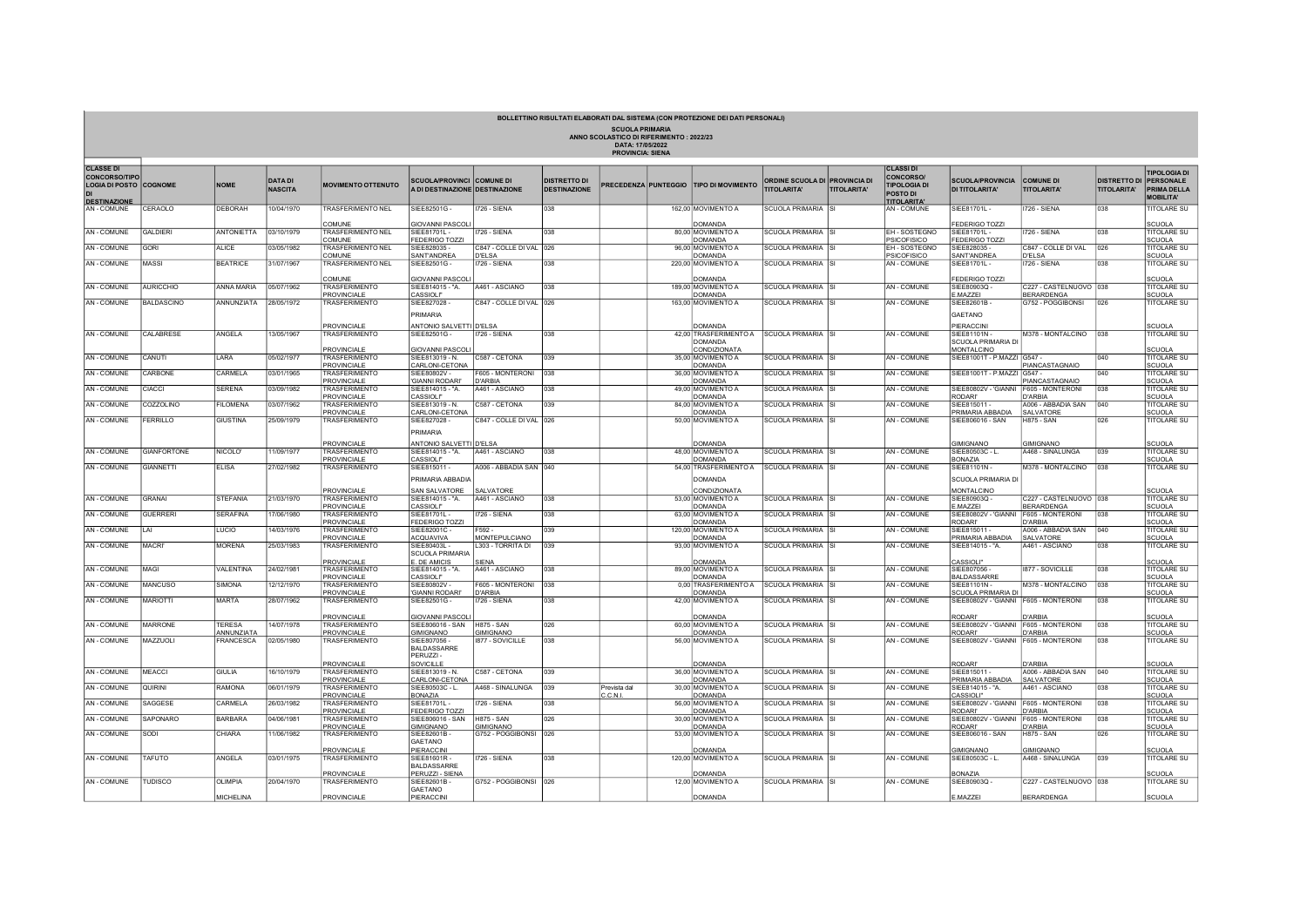| BOLLETTINO RISULTATI ELABORATI DAL SISTEMA (CON PROTEZIONE DEI DATI PERSONALI)<br><b>SCUOLA PRIMARIA</b><br>ANNO SCOLASTICO DI RIFERIMENTO: 2022/23<br>DATA: 17/05/2022 |                                                                                                  |                          |                                  |                                                 |                                                                    |                                          |                                            |                                                                                             |  |                                        |                                                     |                    |                                                                                                      |                                                    |                                        |                                                     |                                                        |
|-------------------------------------------------------------------------------------------------------------------------------------------------------------------------|--------------------------------------------------------------------------------------------------|--------------------------|----------------------------------|-------------------------------------------------|--------------------------------------------------------------------|------------------------------------------|--------------------------------------------|---------------------------------------------------------------------------------------------|--|----------------------------------------|-----------------------------------------------------|--------------------|------------------------------------------------------------------------------------------------------|----------------------------------------------------|----------------------------------------|-----------------------------------------------------|--------------------------------------------------------|
|                                                                                                                                                                         |                                                                                                  |                          |                                  |                                                 |                                                                    |                                          |                                            | <b>PROVINCIA: SIENA</b>                                                                     |  |                                        |                                                     |                    |                                                                                                      |                                                    |                                        |                                                     |                                                        |
| <b>CLASSE DI</b><br><b>CONCORSO/TIPO</b><br><b>LOGIA DI POSTO COGNOME</b><br><b>DESTINAZIONE</b>                                                                        |                                                                                                  | <b>NOME</b>              | <b>DATA DI</b><br><b>NASCITA</b> | <b>MOVIMENTO OTTENUTO</b>                       | <b>SCUOLA/PROVINCI COMUNE DI</b><br>A DI DESTINAZIONE DESTINAZIONE |                                          | <b>DISTRETTO DI</b><br><b>DESTINAZIONE</b> |                                                                                             |  | RECEDENZA PUNTEGGIO TIPO DI MOVIMENTO  | ORDINE SCUOLA DI PROVINCIA DI<br><b>TITOLARITA'</b> | <b>TITOLARITA'</b> | <b>CLASSI DI</b><br><b>CONCORSO/</b><br><b>TIPOLOGIA DI</b><br><b>POSTO DI</b><br><b>TITOLARITA'</b> | <b>SCUOLA/PROVINCIA</b><br><b>DI TITOLARITA'</b>   | <b>COMUNE DI</b><br><b>TITOLARITA'</b> | <b>DISTRETTO DI PERSONALE</b><br><b>TITOLARITA'</b> | <b>TIPOLOGIA DI</b><br>PRIMA DELLA<br><b>MOBILITA'</b> |
| AN - COMUNE                                                                                                                                                             | <b>TAMA</b>                                                                                      | <b>ALESSANDRA</b>        | 14/07/1976                       | <b>TRASFERIMENTO</b><br><b>INTERPROVINCIALE</b> | SIEE813019 - N.                                                    | C587 - CETONA                            | 039                                        |                                                                                             |  | 116.00 MOVIMENTO A<br><b>DOMANDA</b>   | SCUOLA PRIMARIA PG                                  |                    | <b>AN-COMUNE</b>                                                                                     | PGEE021013-                                        | C309 - CASTIGLIONE                     | 005                                                 | <b>TITOLARE SU</b>                                     |
| AN - COMUNE                                                                                                                                                             | <b>MURRI</b>                                                                                     | <b>MARILENA</b>          | 12/06/1974                       | <b>TRASFERIMENTO</b>                            | CARLONI-CETONA<br>SIEE828035 -                                     | C847 - COLLE DI VAL 026                  |                                            |                                                                                             |  | 192,00 MOVIMENTO A                     | SCUOLA PRIMARIA RM                                  |                    | AN - COMUNE                                                                                          | <b>D.D.CASTIGLIONE</b><br>RMEE812018 - ANNA        | DEL LAGO<br>H501 - ROMA                | 012                                                 | <b>SCUOLA</b><br><b>TITOLARE SU</b>                    |
|                                                                                                                                                                         |                                                                                                  |                          |                                  | <b>INTERPROVINCIALE</b>                         | SANT'ANDREA                                                        | <b>D'ELSA</b>                            |                                            |                                                                                             |  | DOMANDA                                |                                                     |                    |                                                                                                      | <b>FRANK</b>                                       |                                        |                                                     | <b>SCUOLA</b>                                          |
| AN - COMUNE                                                                                                                                                             | <b>ANDREINI</b>                                                                                  | <b>ELEONORA</b>          | 19/10/1975                       | TRASFERIMENTO<br><b>INTERPROVINCIALE</b>        | SIEE807056-<br><b>BALDASSARRE</b><br>PERUZZI-<br>SOVICILLE         | 1877 - SOVICILLE                         | 038                                        |                                                                                             |  | 53,00 MOVIMENTO A<br><b>DOMANDA</b>    | SCUOLA PRIMARIA PO                                  |                    | AN - COMUNE                                                                                          | POEE80603X - B.<br><b>BURICCHI</b>                 | B794 - CARMIGNANO                      | 009                                                 | <b>TITOLARE SU</b><br><b>SCUOLA</b>                    |
| AN - COMUNE                                                                                                                                                             | <b>BIANCO</b>                                                                                    | BORITZA ZAIRA 30/09/1974 |                                  | TRASFERIMENTO<br><b>INTERPROVINCIALE</b>        | SIEE82601B-<br>GAETANO<br>PIERACCINI                               | G752 - POGGIBONSI 026                    |                                            |                                                                                             |  | 48,00 MOVIMENTO A<br><b>DOMANDA</b>    | SCUOLA PRIMARIA GR                                  |                    | AN - COMUNE                                                                                          | GREE824021 -<br>ORBETELLO<br><b>NEGHELLI</b>       | G088 - ORBETELLO                       | 037                                                 | <b>TITOLARE SU</b><br>SCUOLA                           |
| AN - COMUNE                                                                                                                                                             | CACCAVALE                                                                                        | RACHELE                  | 03/06/1966                       | <b>TRASFERIMENTO</b>                            | SIEE82501G -                                                       | <b>1726 - SIENA</b>                      | 038                                        |                                                                                             |  | 43,00 MOVIMENTO A                      | SCUOLA PRIMARIA MN                                  |                    | AN - COMUNE                                                                                          | MNEE82301P-                                        | B <sub>110</sub> - BOZZOLO             | 050                                                 | <b>TITOLARE SU</b>                                     |
| AN - COMUNE                                                                                                                                                             | <b>FATTORINI</b>                                                                                 | LUCIA                    | 01/04/1980                       | NTERPROVINCIALE<br><b>TRASFERIMENTO</b>         | <b>GIOVANNI PASCO</b><br>SIEE81601R -<br><b>BALDASSARRE</b>        | <b>1726 - SIENA</b>                      | 038                                        |                                                                                             |  | <b>OMANDA</b><br>38,00 MOVIMENTO A     | SCUOLA PRIMARIA FI                                  |                    | <b>AN-COMUNE</b>                                                                                     | <b>BOZZOLO</b><br>FIEE826046 -<br>"DOMENICO        | E169 - GREVE IN                        | 015                                                 | <b>SCUOLA</b><br><b>TITOLARE SU</b>                    |
|                                                                                                                                                                         |                                                                                                  |                          |                                  | NTERPROVINCIALE                                 | PERUZZI - SIENA                                                    |                                          |                                            |                                                                                             |  | DOMANDA                                |                                                     |                    |                                                                                                      | GIULIOTTI" -                                       | CHIANTI                                |                                                     | SCUOLA                                                 |
| AN - COMUNE                                                                                                                                                             | <b>MANNELLA</b>                                                                                  | ADALGISA                 | 11/09/1967                       | TRASFERIMENTO<br><b>INTERPROVINCIALE</b>        | SIFF828035-<br>SANT'ANDREA                                         | C847 - COLLE DI VAL 026<br><b>D'ELSA</b> |                                            |                                                                                             |  | 150,00 MOVIMENTO A<br><b>DOMANDA</b>   | SCUOLA PRIMARIA CT                                  |                    | AN - COMUNE                                                                                          | CTEE87501R - I.C.F.<br>PETRARCA"SANTO              | C351 - CATANIA                         | 012                                                 | <b>TITOLARE SU</b><br><b>SCUOLA</b>                    |
| AN - COMUNE                                                                                                                                                             | <b>NISSI</b>                                                                                     | ROSSANA                  | 16/06/1978                       | TRASFERIMENTO<br><b>INTERPROVINCIALE</b>        | SIFF81601R-<br>BALDASSARRE<br>PERUZZI - SIENA                      | <b>1726 - SIENA</b>                      | 038                                        |                                                                                             |  | 86,00 MOVIMENTO A<br>DOMANDA           | SCUOLA PRIMARIA VI                                  |                    | AN - COMUNE                                                                                          | <b>VIFF84604N - IC</b><br>ALTISSIMO-<br>CRESPADORO | D <sub>156</sub> - CRESPADORO          | 031                                                 | <b>TITOLARE SU</b><br>SCUOLA                           |
| AN - COMUNE                                                                                                                                                             | TANGANELLI                                                                                       | <b>ILARIA</b>            | 21/07/1977                       | <b>TRASFERIMENTO</b>                            | SIEE81701L-                                                        | <b>1726 - SIENA</b>                      | 038                                        |                                                                                             |  | 51,00 MOVIMENTO A                      | SCUOLA PRIMARIA FI                                  |                    | <b>AN-COMUNE</b>                                                                                     | FIEE826046                                         | E169 - GREVE IN                        | 015                                                 | <b>TITOLARE SU</b>                                     |
| AN - COMUNE                                                                                                                                                             | <b>TORTORELLI</b>                                                                                | STEFANIA                 | 08/07/1966                       | <b>INTERPROVINCIALE</b><br><b>TRASFERIMENTO</b> | <b>FEDERIGO TOZZI</b><br>SIFF81601R-<br><b>BALDASSARRE</b>         | <b>1726 - SIENA</b>                      | 038                                        |                                                                                             |  | <b>DOMANDA</b><br>50,00 MOVIMENTO A    | SCUOLA PRIMARIA AR                                  |                    | AN - COMUNE                                                                                          | "DOMENICO<br>ARFF82901P                            | CHIANTI<br>C102 - CASTEL               | 029                                                 | <b>SCUOLA</b><br><b>TITOLARE SU</b>                    |
|                                                                                                                                                                         | EH - SOSTEGNO Accantonamento per                                                                 |                          |                                  | <b>NTERPROVINCIALE</b><br>TRASFERIMENTO NEL     | PERUZZI - SIENA<br>SIEE82401Q -                                    | <b>1726 - SIENA</b>                      | 0.38                                       | Accantonament                                                                               |  | <b>DOMANDA</b><br>0,00 TRASFERIMENTO   | SCUOLA PRIMARIA SI                                  |                    | EH-SOSTEGNO                                                                                          | RASSINA<br>SIEE82401Q -                            | <b>FOCOGNANO</b><br>I726 - SIENA       | 038                                                 | <b>SCUOLA</b><br>Accantonamento                        |
| PSICOFISICO                                                                                                                                                             | Art.59 c.4-8 DL 73/2021                                                                          |                          |                                  | COMUNE                                          | <b>GIOVANNI DUPRE'</b>                                             |                                          |                                            | o sulla scuola<br>per Art.59 c.4-8<br>DL 73/2021<br>sulla tipologia di<br>posto di servizio |  | <b>D'UFFICIO</b>                       |                                                     |                    | <b>PSICOFISICO</b>                                                                                   | <b>GIOVANNI DUPRE'</b>                             |                                        |                                                     | per Art.59 c.4-8<br>DL 73/2021                         |
|                                                                                                                                                                         | EH - SOSTEGNO Accantonamento per                                                                 |                          |                                  | TRASFERIMENTO NEL                               | SIEE822025-                                                        | G752 - POGGIBONSI 026                    |                                            | Accantonament<br>o sulla scuola<br>per Art.59 c.4-8<br>DL 73/2021<br>sulla tipologia di     |  | 0,00 TRASFERIMENTO                     | SCUOLA PRIMARIA SI                                  |                    | EH-SOSTEGNO                                                                                          | SIFF822025-                                        | G752 - POGGIBONSI                      | 026                                                 | Accantonamento<br>per Art.59 c.4-8                     |
| PSICOFISICO                                                                                                                                                             | Art.59 c.4-8 DL 73/2021<br>EH - SOSTEGNO Accantonamento per                                      |                          |                                  | COMUNE<br><b>TRASFERIMENTO NEL</b>              | VITTORIO VENETO<br>SIEE822025                                      | G752 - POGGIBONSI 026                    |                                            | posto di servizio<br>Accantonament                                                          |  | <b>D'UFFICIO</b><br>0,00 TRASFERIMENTO | SCUOLA PRIMARIA SI                                  |                    | PSICOFISICO<br>EH - SOSTEGNO                                                                         | VITTORIO VENETO<br>SIEE822025-                     | G752 - POGGIBONSI                      | 026                                                 | DL 73/2021<br>Accantonamento                           |
|                                                                                                                                                                         |                                                                                                  |                          |                                  |                                                 |                                                                    |                                          |                                            | o sulla scuola<br>per Art.59 c.4-8<br>DL 73/2021<br>sulla tipologia di                      |  |                                        |                                                     |                    |                                                                                                      |                                                    |                                        |                                                     | per Art.59 c.4-8                                       |
| PSICOFISICO                                                                                                                                                             | Art.59 c.4-8 DL 73/2021<br>EH - SOSTEGNO Accantonamento per                                      |                          |                                  | COMUNE<br><b>TRASFERIMENTO NEL</b>              | <b>VITTORIO VENETO</b><br>SIFF82301X-                              | <b>726 - SIENA</b>                       | 038                                        | posto di servizio<br>Accantonament                                                          |  | <b>D'UFFICIO</b><br>0.00 TRASFERIMENTO | SCUOLA PRIMARIA SI                                  |                    | PSICOFISICO<br>EH-SOSTEGNO                                                                           | <b>VITTORIO VENETO</b><br>SIFF82301X-              | I726 - SIENA                           | 038                                                 | DL 73/2021<br>Accantonamento                           |
|                                                                                                                                                                         |                                                                                                  |                          |                                  |                                                 |                                                                    |                                          |                                            | o sulla scuola<br>per Art.59 c.4-8<br>DL 73/2021<br>sulla tipologia di                      |  |                                        |                                                     |                    |                                                                                                      |                                                    |                                        |                                                     | per Art.59 c.4-8                                       |
| PSICOFISICO                                                                                                                                                             | Art.59 c.4-8 DL 73/2021<br>EH - SOSTEGNO Accantonamento per                                      |                          |                                  | COMUNE<br>TRASFERIMENTO NEL                     | <b>AURELIO SAFFI</b><br>SIFF82501G-                                | <b>1726 - SIENA</b>                      | 0.38                                       | posto di servizio<br>Accantonament                                                          |  | <b>D'UFFICIO</b><br>0.00 TRASFERIMENTO | SCUOLA PRIMARIA SI                                  |                    | PSICOFISICO<br>EH-SOSTEGNO                                                                           | AURELIO SAFFI<br>SIFF82501G-                       | I726 - SIENA                           | 038                                                 | DL 73/2021<br>Accantonamento                           |
|                                                                                                                                                                         |                                                                                                  |                          |                                  |                                                 |                                                                    |                                          |                                            | o sulla scuola<br>per Art.59 c.4-8<br>DL 73/2021<br>sulla tipologia di                      |  |                                        |                                                     |                    |                                                                                                      |                                                    |                                        |                                                     | per Art.59 c.4-8                                       |
| PSICOFISICO                                                                                                                                                             | Art.59 c.4-8 DL 73/2021                                                                          |                          |                                  | COMUNE                                          | <b>GIOVANNI PASCOL</b>                                             |                                          | 039                                        | posto di servizio                                                                           |  | <b>D'UFFICIO</b>                       |                                                     |                    | <b>PSICOFISICO</b>                                                                                   | <b>GIOVANNI PASCOLI</b>                            |                                        |                                                     | DL 73/2021                                             |
| <b>PSICOFISICO</b>                                                                                                                                                      | EH - SOSTEGNO Accantonamento per<br>Art.59 c.4-8 DL 73/2021                                      |                          |                                  | <b>TRASFERIMENTO NEL</b><br>COMUNE              | SIEE81802D -<br>EDMONDO DE<br>AMICIS - CHIUS                       | C662 - CHIUSI                            |                                            | Accantonament<br>o sulla scuola<br>per Art.59 c.4-8                                         |  | 0,00 TRASFERIMENTO<br><b>D'UFFICIO</b> | SCUOLA PRIMARIA SI                                  |                    | EH-SOSTEGNO<br>PSICOFISICO                                                                           | SIEE81802D -<br>EDMONDO DE AMICIS<br>CHIUSI        | C662 - CHIUSI                          | 039                                                 | Accantonamento<br>per Art.59 c.4-8<br>DL 73/2021       |
|                                                                                                                                                                         | EH - SOSTEGNO Accantonamento per                                                                 |                          |                                  | <b>RASFERIMENTO NEL</b>                         | SIEE815011 -<br>PRIMARIA ABBADIA                                   | A006 - ABBADIA SAN 1040                  |                                            | Accantonament<br>o sulla scuola<br>per Art.59 c.4-8                                         |  | 0,00 TRASFERIMENTO                     | SCUOLA PRIMARIA SI                                  |                    | EH-SOSTEGNO                                                                                          | SIEE815011 -<br>PRIMARIA ABBADIA                   | A006 - ABBADIA SAN                     | 040                                                 | Accantonamento<br>per Art.59 c.4-8                     |
|                                                                                                                                                                         | PSICOFISICO Art.59 c.4-8 DL 73/20<br>EH - SOSTEGNO Accantonamento per<br>Art.59 c.4-8 DL 73/2021 |                          |                                  | COMUNE<br><b>TRASFERIMENTO NEL</b>              | SAN SALVATORE<br>SIEE82401Q-                                       | SALVATORE<br>1726 - SIENA                | 038                                        | DL 73/2021<br>Accantonament                                                                 |  | <b>D'UFFICIO</b><br>0,00 TRASFERIMENTO | SCUOLA PRIMARIA SI                                  |                    | PSICOFISICO<br>EH-SOSTEGNO                                                                           | SAN SALVATORE<br>SIEE82401Q-                       | SALVATORE<br><b>726 - SIENA</b>        | 038                                                 | DL 73/2021<br>Accantonamento                           |
|                                                                                                                                                                         |                                                                                                  |                          |                                  |                                                 |                                                                    |                                          |                                            | o sulla scuola<br>per Art.59 c.4-8<br>DL 73/2021<br>sulla tipologia di                      |  |                                        |                                                     |                    |                                                                                                      |                                                    |                                        |                                                     | per Art.59 c.4-8                                       |
| PSICOFISICO                                                                                                                                                             | Art.59 c.4-8 DL 73/2021                                                                          |                          |                                  | COMUNE                                          | <b>GIOVANNI DUPRE'</b>                                             |                                          |                                            | posto di servizio                                                                           |  | <b>D'UFFICIO</b>                       |                                                     |                    | PSICOFISICO                                                                                          | <b>GIOVANNI DUPRE'</b>                             |                                        |                                                     | DL 73/2021                                             |